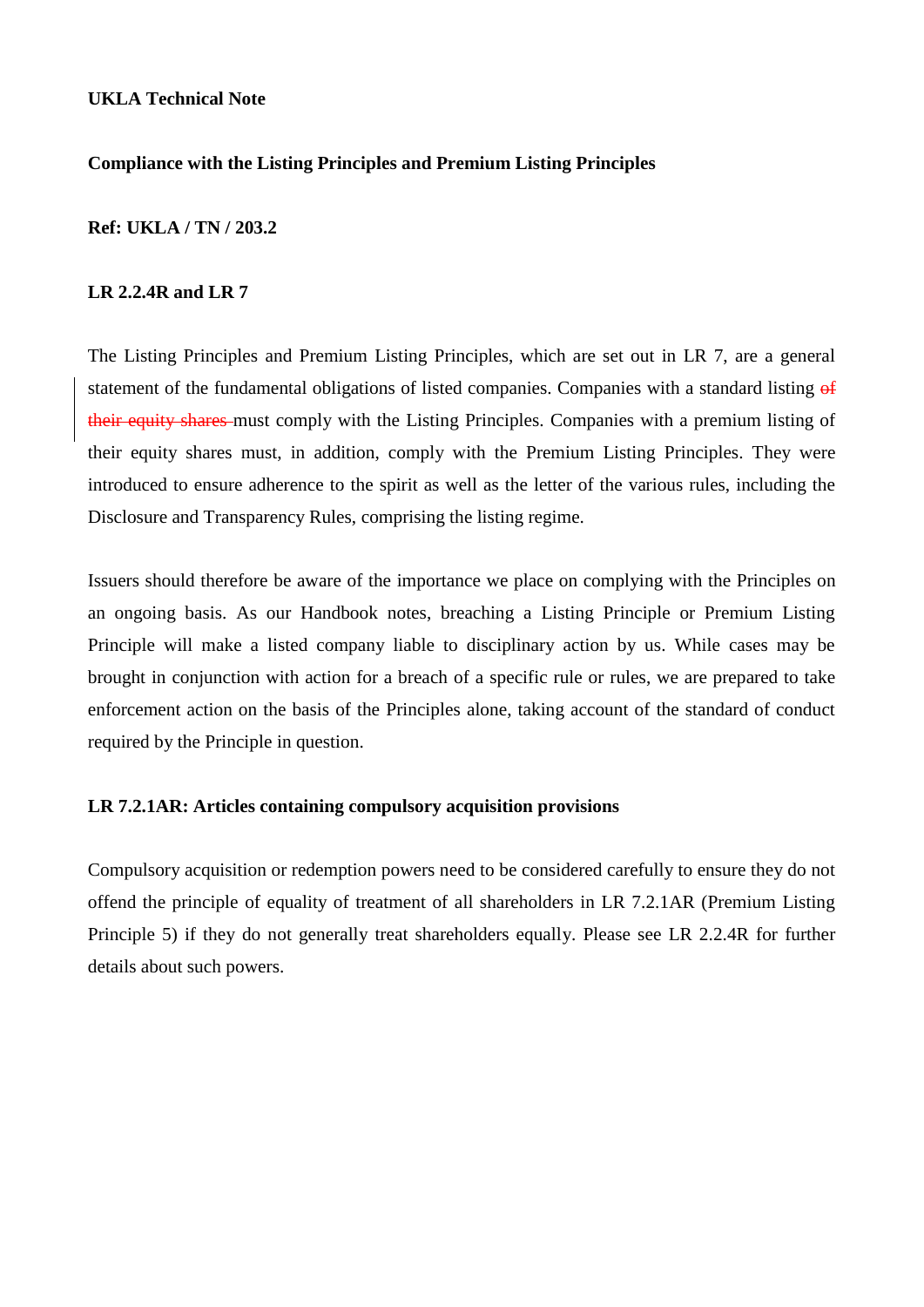#### **Hostile takeovers**

#### **Ref: UKLA / TN / 305.2**

#### **LR 10.5.2R, LR 13.4.1R, LR 13.4.3R, LR 13 Annex 1 and PR Appendix 3 Annexes**

# **Non-recommended offers / limited access**

The following sets out our approach to non-recommended offers and covers their treatment in certain areas of the Listing and Prospectus Rules. Such offers are characterised by restrictions on access to information on the offeree business, assets or undertaking to be acquired.

The general principle underpinning our approach is that where a listed offeror cannot gain access to the relevant offeree information, the offeror should seek out and publish the best information available to it. In these circumstances, the offeree information contained in prospectuses or circulars can be based on published sources.

# **Class 1 circulars**

The following items cover some of the typical issues we have encountered in hostile and limited access situations under the Listing Rules:

#### *Responsibility statement*

LR 13.4.3R(4) allows information on the offeree to be disclosed on the basis of information published (or made available) by the offeree and that the issuer is aware of and free to disclose.

Accordingly, we have accepted examples of modifications to responsibility statements such as:

'(Offeror's directors and proposed directors) accept responsibility for the information contained in this document, except that the only responsibility accepted by (offeror's directors and proposed directors) in relation to (offeree), which has been compiled from published sources (or made available), is to ensure that such information is correctly and fairly produced and presented. To the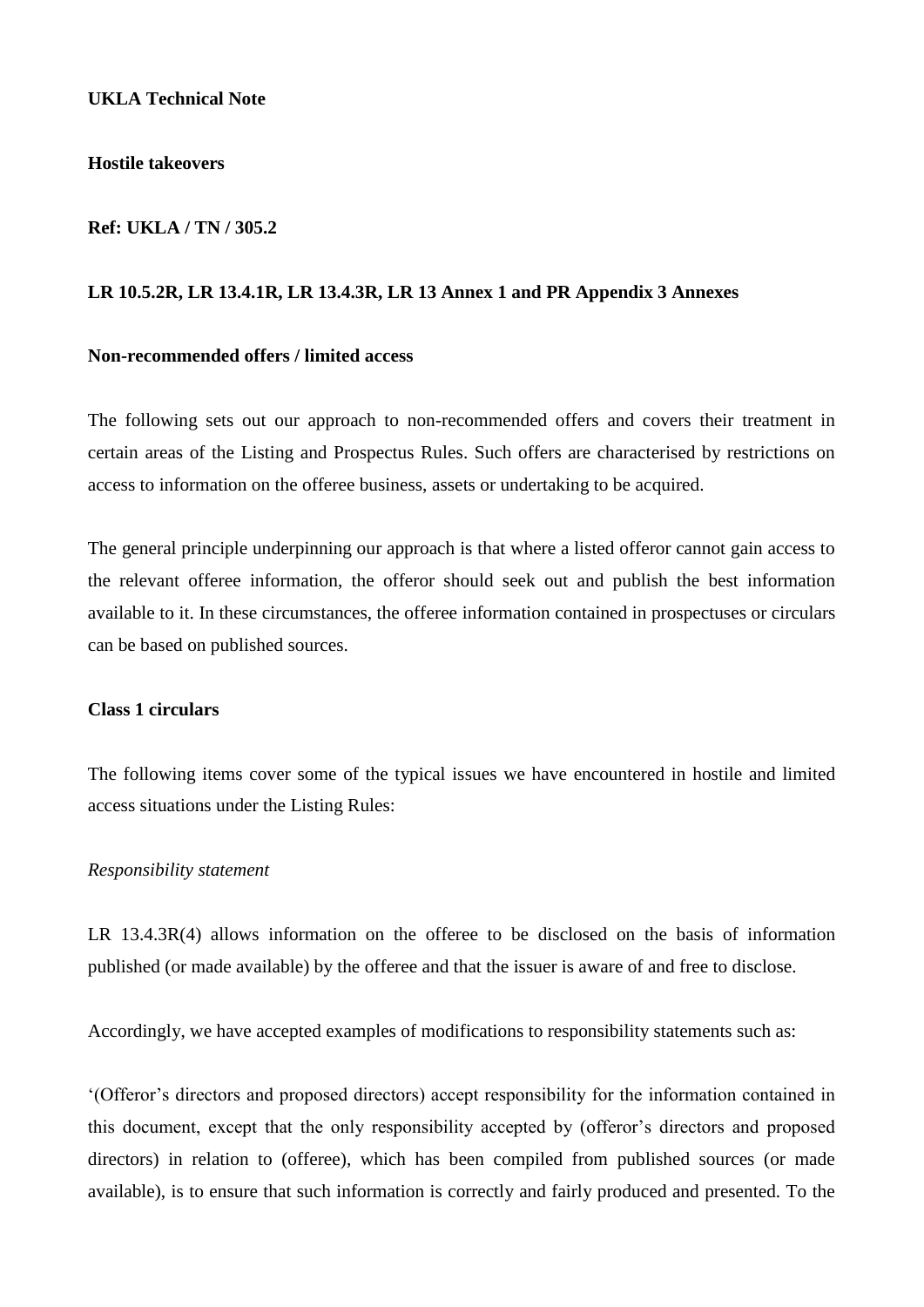best of the knowledge and belief of the (offeror's directors and proposed directors) (who have taken all reasonable care to ensure that such is the case) the information contained in this document (other than the information contained in this document relating to (offeree)) is in accordance with the facts and does not omit anything likely to affect the import of such information.<sup>1</sup>

# *LR 13 Annex 1 statements*

LR 13 Annex 1 statements for material contracts, litigation and significant change required on the offeree are also usually modified using the phrase:

'As far as (offeror) is aware, having regard to published information…'

# *Pro forma financial information*

We would not normally expect to see pro forma financial information included in a circular where a listed offeror does not have access to the relevant offeree information. This is because it is not normally possible for the reporting accountants to confirm, as required by PR Appendix 3 Annex 2 item 7(b) (as applied by LR 13.3.3R) that the information is compiled on a consistent basis with the accounting policies of the issuer. In these cases, we would expect that LR 13.4.1R(5) is addressed via a narrative description covering the expected effect of the takeover or merger on the earnings or assets and liabilities of the group rather than through the use of pro forma financial information.

### *Working capital*

1

LR 13.4.3R(3) permits the working capital statement in a circular to be presented on the basis of the listed offeror only, rather than the combined group, in a hostile or limited access situation. In usual circumstances, access to the offeree's records and management is granted after the offer becomes unconditional, and we treat 28 days as sufficient time for advisers to complete the work necessary to provide relevant combined group information. Therefore, LR 13.4.3(3) states that the combined working capital statement should be included in the '28-day circular' discussed above.

Since this 28-day circular may be published after the listing of relevant securities (in most cases, offeror consideration shares), we require the original circular to say the working capital will be available on a combined basis as soon as possible.

<sup>&</sup>lt;sup>1</sup> Following the changes made in CP12/25, the issuer will also be required to take responsibility. See LR 13.4.1R(4).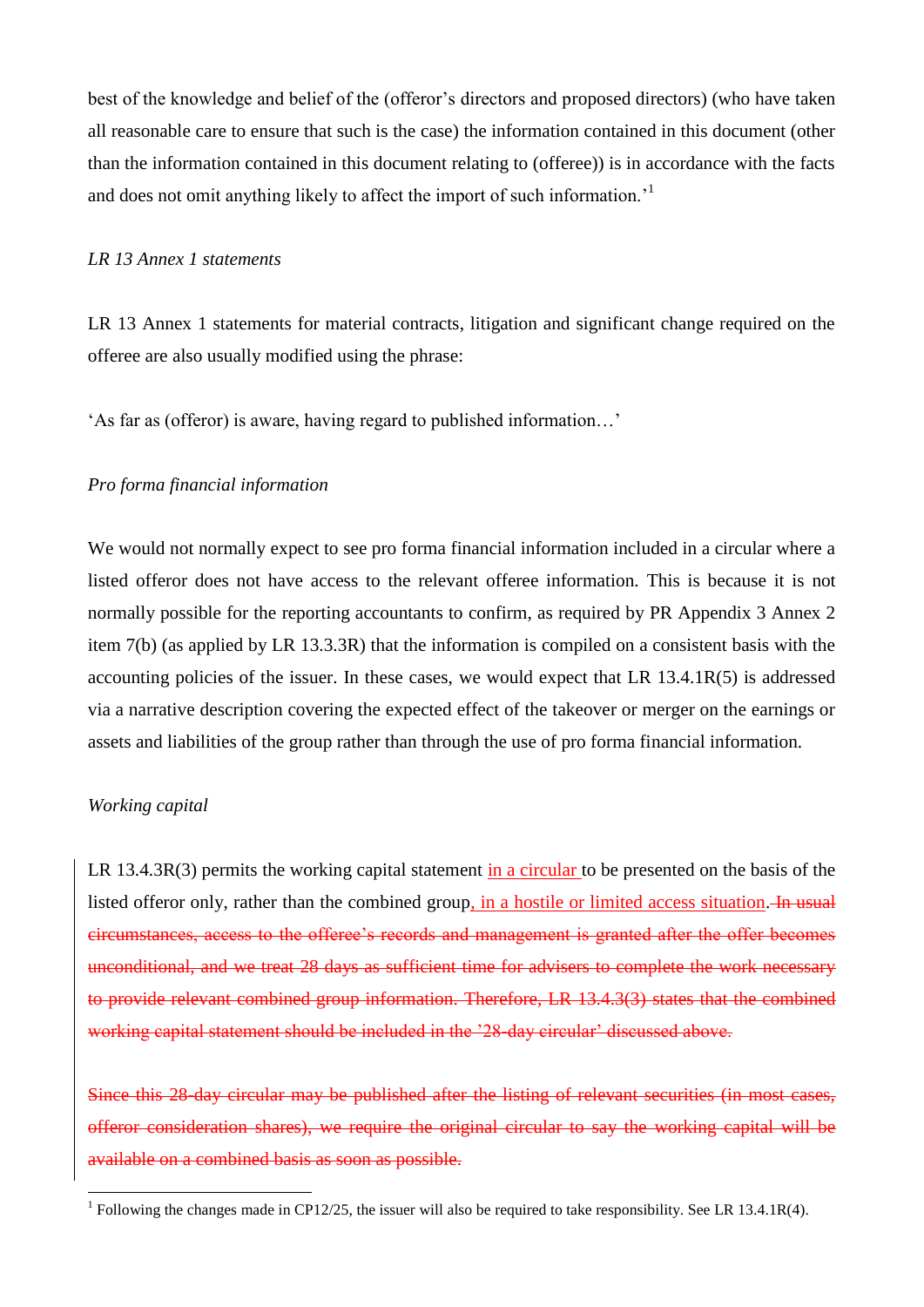# *Revised offers*

Finally, we come to hostile or contested bid situations where shareholders have approved the original terms of the offer. If the offer terms are revised or consideration increased, LR 10.5.2R may require further shareholder approval if the revision or increase is material. If this occurs before the date of the general meeting, LR 10.5.4R may require a supplementary circular. We encourage the offeror's sponsors to contact us as soon as possible to discuss the circumstances in this situation.

Similarly, where a previously non-recommended offer becomes recommended – or where access to information is granted – please consult us as soon as possible to discuss timetable implications for approving the documents and what additional requirements will apply.

### **Prospectuses**

The following items cover some of the typical issues we encounter in hostile and limited access situations under the Prospectus Rules:

#### *Working capital statements*

PR Appendix 3 Annex 3 item 3.1, which requires the issuer to make a statement regarding the sufficiency of working capital for the next 12 months from the date of a prospectus, presents a particular difficulty where issuers have limited (or no) access to non-public information on offeree companies. This statement would take into account the impact of any material acquisition by the issuer.

The ESMA update of the CESR recommendations (ESMA recommendations) state clearly that a working capital statement in a prospectus must be 'clean' or 'qualified' and the decision is 'binary'. In coming to a clean statement, paragraph 115 of the ESMA recommendations does not permit issuers to disclose in a prospectus any assumptions, sensitivities, risk factors or caveats to the statement. This is because adding such disclosures detracts from the value of the statement and, in effect, seeks to transfer risk to investors.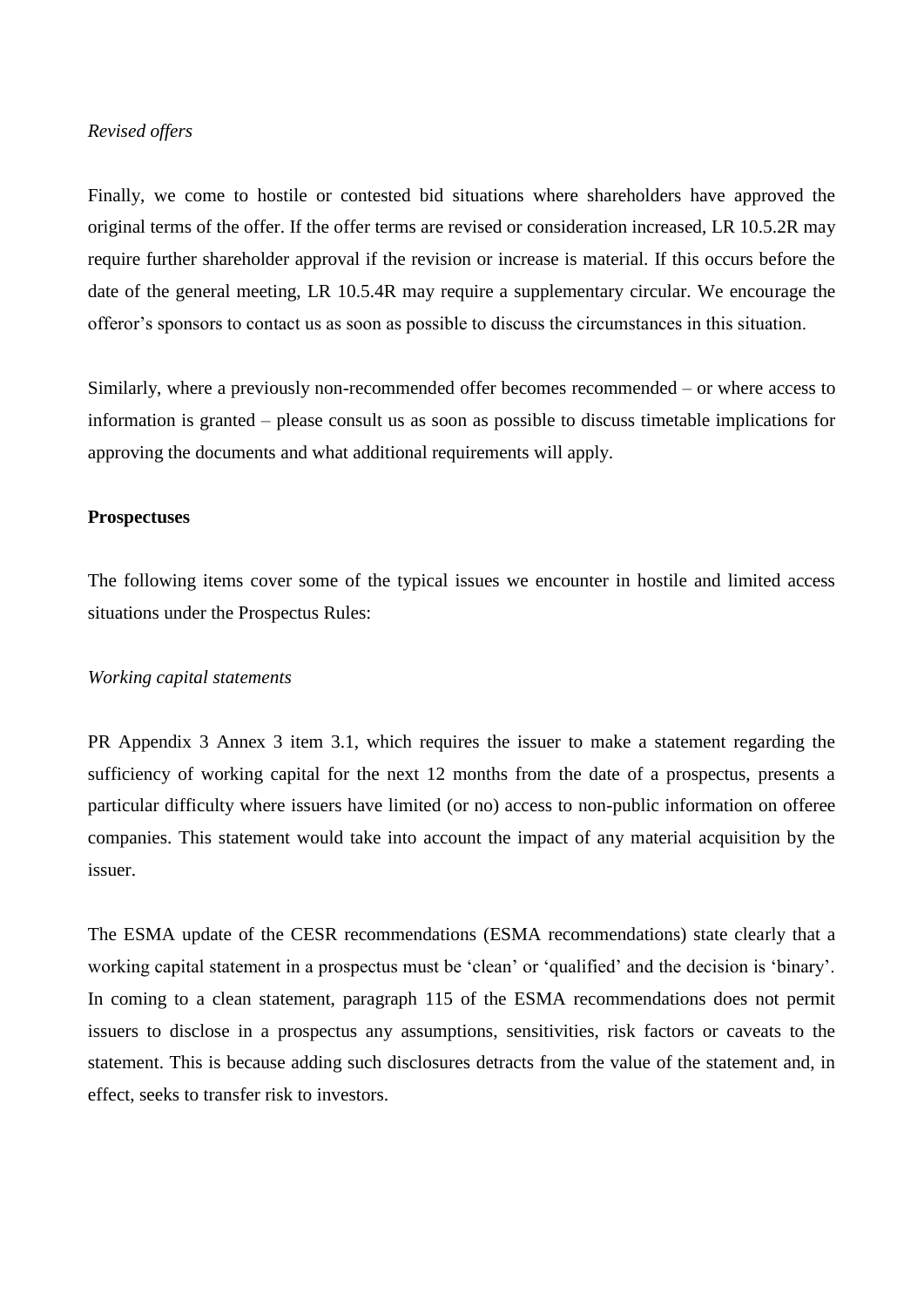In making a working capital statement, issuers are required to take into account a wide range of variables and sensitivities that may affect an issuer's working capital over the following 12-18 months. This analysis also involves taking into account the impact of any material acquisitions.

In some hostile takeovers, offerors will be able to come to a clean working capital statement in compliance with paragraph 115 of the ESMA recommendations after following procedures normally used to support this confirmation, even though no access to non-public information on the offeree is given to offerors and their advisers. This will be possible because such an offeror will have comfortable financing headroom that can be used to support a clean statement, even though they cannot fully assess the offeree's current and future working capital requirements.

However, in other hostile takeovers, undertaking the normal procedures to support a clean confirmation on the sufficiency of working capital is not generally possible due to the limited access to information on the offeree. It has been brought to our attention that, in these cases, offerors cannot make a qualified statement confirming the offeror does not have sufficient working capital either. This is because an offeror will not know the underlying working capital position of the offeree, so this statement is potentially misleading.

Having considered this matter internally, we intend to take a purposive approach to the application of the Prospectus Directive (PD) in these circumstances, concluding that an offeror may either:

- Include a clean or qualified working capital statement complying strictly with the ESMA recommendations.
- State that the offeror is not able to undertake appropriate procedures to support a statement on the sufficiency of its working capital, when taking into account the acquisition. The reason for this must be given, i.e. the offeror does not have access to non-public information on the offeree that allows those procedures to be undertaken. Offerors would then be required to give a 12-month working capital statement on the offeror on an unenlarged group basis. It must be clear from this statement that the acquisition has not been taken into account. We would expect the prospectus to state that if the offeror is granted access by the offeree before the close of the offer and access is sufficient for the purpose of making an enlarged group statement, the offeror will produce a supplementary prospectus containing an updated enlarged group working capital statement.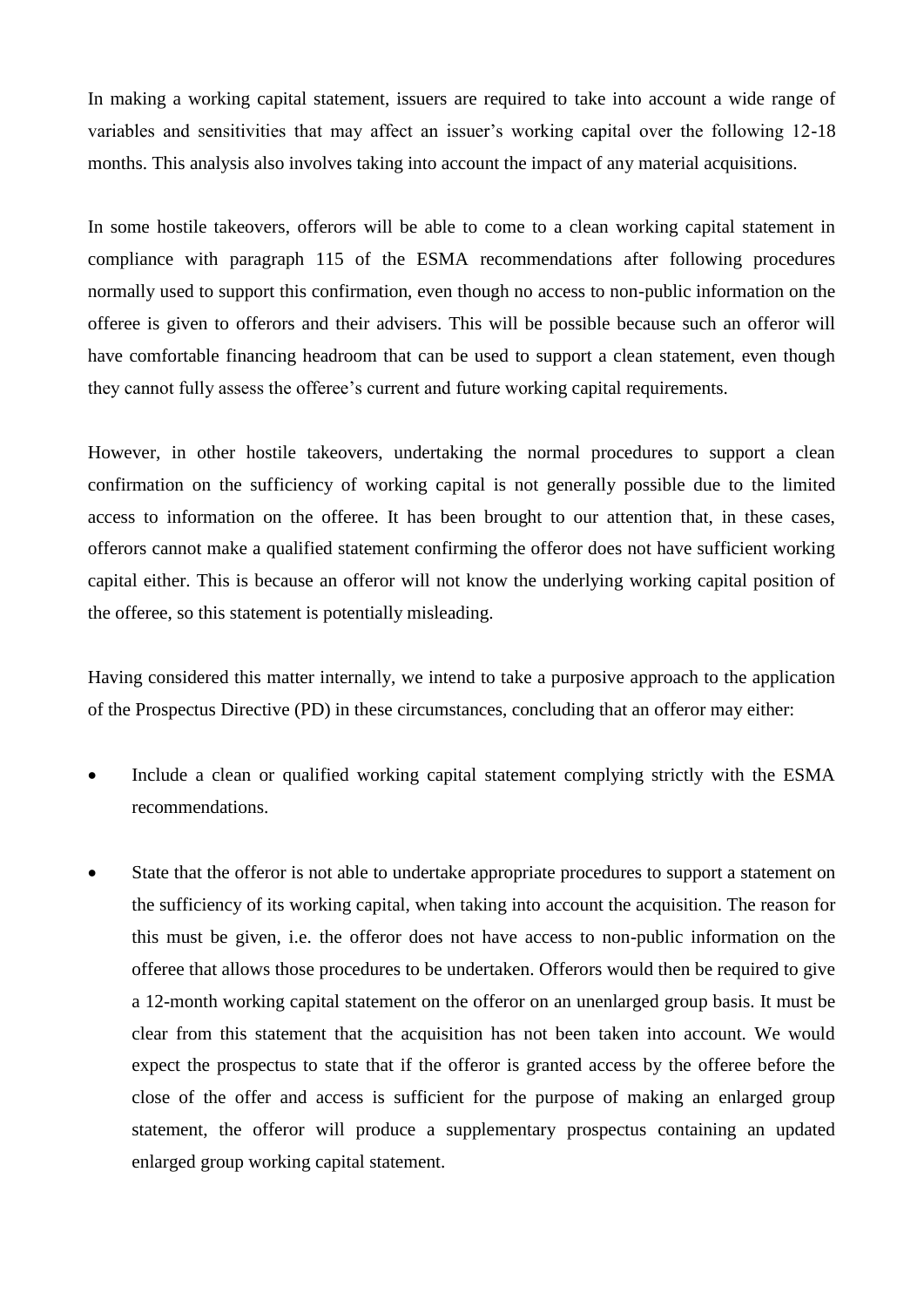# *Pro forma financial information*

As with our view on class 1 circulars, we would not normally expect to see pro forma financial information included in a prospectus where an offeror does not have access to the relevant offeree information. Once again, this is because it is not normally possible for the reporting accountants to confirm, as required by of PR Appendix 3 Annex 2 item 7(b) that the information is compiled on a consistent basis with the accounting policies of the issuer. In these cases, we would expect PR Appendix 3 Annex 1 item 20.2 to be addressed via a narrative description covering the expected effect of the takeover or merger on the earnings or assets and liabilities of the group, rather than through the use of pro forma financial information.

#### *Responsibility statement*

As per PR 5.5.3R, the directors and the company are required to take responsibility for the whole prospectus. This includes taking responsibility for information sourced from third parties. The PD does not provide for split-responsibility statements or any type of carve-out of responsibility. As such, the responsibility statement should track the wording PR Appendix 3 Annex 1 item 1.2 and Annex 3 item 1.2 and should not be modified to limit responsibility. In addition, issuers should be mindful of not including other disclosure in the document, which could be seen to qualify the responsibility statement.

# *Third party information*

As with the responsibility statement, the PR Appendix 3 Annex 1 item 23.2 wording regarding the reproduction of third party information should track the rule's wording. Issuers should be careful not to modify the wording to imply they are limiting or qualifying the responsibility statement.

#### *Risk factors*

It is common in these types of documents for issuers to include a risk factor relating to the limited access situation. In reviewing risk factors, our primary concern would be to ensure that the risk factor does not limit responsibility. An example of the type of wording that issuers have previously included in a limited access situation is: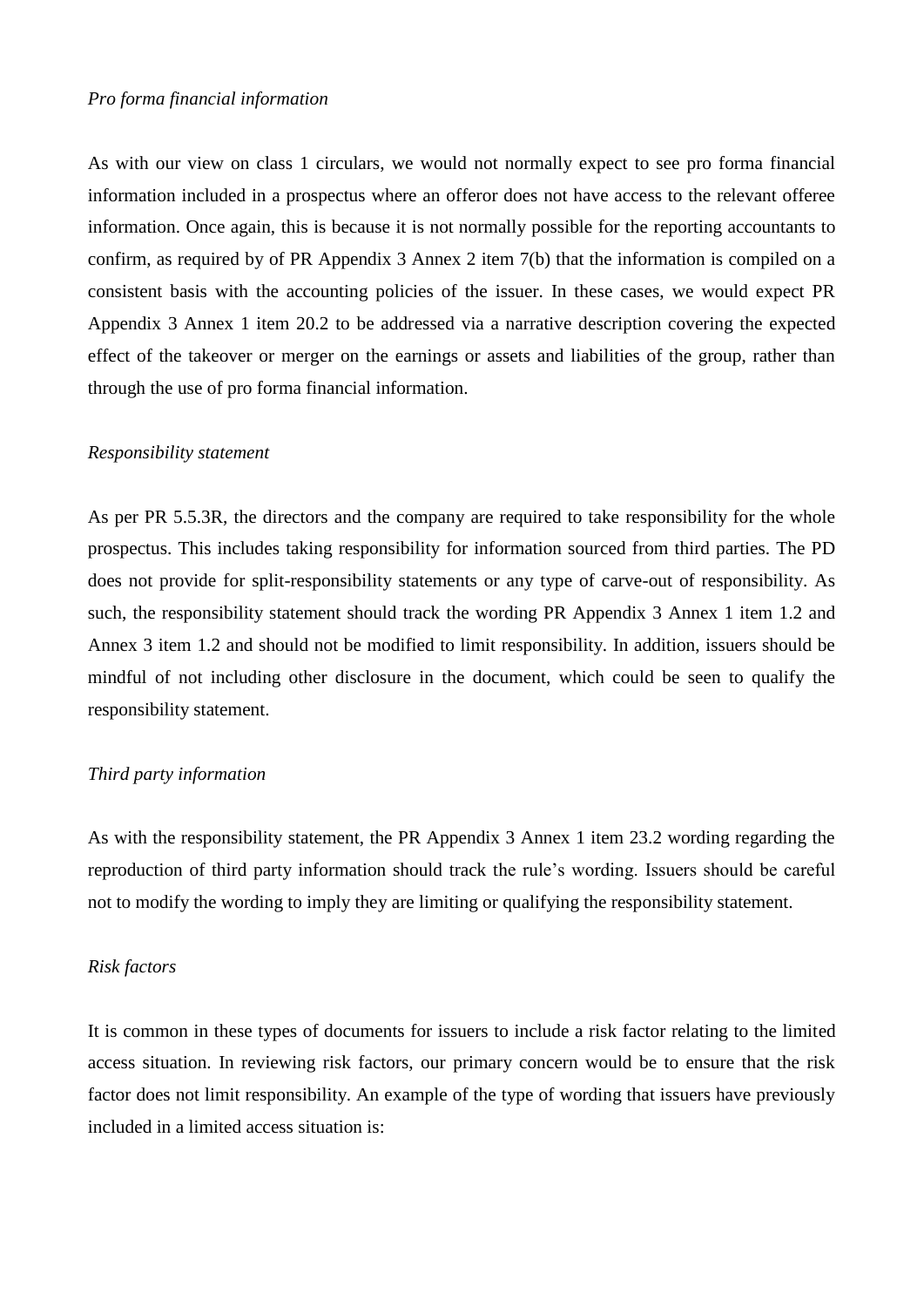'The issuer and its advisers have not had access to the target's information or documentation and have been unable to perform any due diligence on such information or documentation. The information in relation to the target has been sourced from publicly available information and has not been subject to comment or verification by the target or the issuer or their respective directors. Nothing in this risk factor limits or qualifies the issuer or the directors' responsibility under PR 5.5 or Part 6 FSMA.'

#### *Information on the target*

Section 87A(2) FSMA requires that all 'necessary information' is included within the prospectus or equivalent document. In deciding whether target information should be included, issuers should take into account the specific factors, such as the relative size of the target to the issuer and circumstances surrounding the transaction, as well as the level of publicly available information. As such, we would urge any advisers or issuers preparing a prospectus in a limited access situation to contact us as early as possible to discuss the exact disclosure requirements.

As part of the vetting process, we will ask the issuer to confirm to us that they consider the information included within the document is sufficient to meet the disclosure requirements under the PD and section 87A(2) FSMA. Unless the issuer is happy that these tests have been met, we will not be in a position to approve the prospectus.

### *Access granted*

If an issuer is granted access and the offer is still open, issuers tend to consider this to be a significant new factor, requiring the production of a supplementary prospectus (SP). The SP should include, where relevant, additional information on the target and the enlarged group (such as the enlarged working capital statement).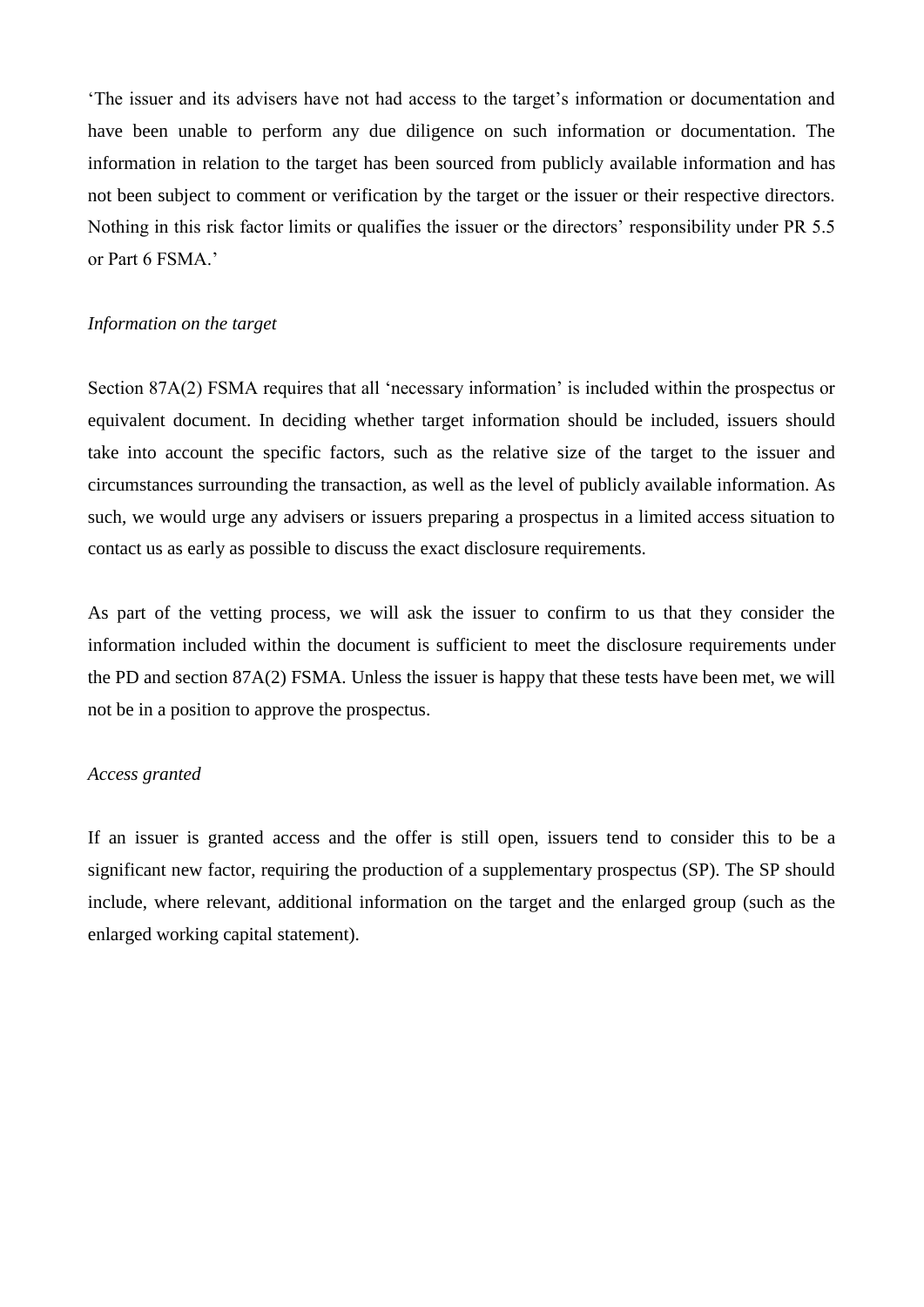# **Share buybacks – novel/complex approaches and Premium Listing Principle 5**

#### **Ref: UKLA / TN / 310.1**

#### **LR 2.2.4R, LR 7.2.1AR and LR 12.4**

There are a number of approaches that can be used by premium listed issuers which achieve the same effect of a buyback of premium listed shares in substance but which are not a buyback of shares in legal form. In such circumstances, LR 12.4.10G advises that issuers should contact the FCA to discuss the application of LR 12.4 to their proposed transaction. Generally, where the method proposed replicates the substance of a share buyback, our approach is to interpret the rules purposively and apply LR 12 in a 'substance over form' manner.

A typical example is the return of value to shareholders involving the creation, issue and repurchase of a new class of shares followed by a share consolidation. Often such an approach also includes an income option through a special dividend as an alternative. We consider this method is acceptable where an issuer can demonstrate to us that an appropriate approach has been taken to apply the principles of LR 12.4 – for example, allowing all shareholders the ability to participate on the same terms where the substance of the transaction is equivalent to a buyback of over 15% of the issuer's shares occurring. However, where this (or a similar) method involves the 'stapling' of the new security to the existing equity share for a prolonged period of time, we would question the extent to which the premium listed equity shares remain freely transferable in their own right, as required under LR 2.2.4R. Issuers or their advisers proposing such approaches are recommended to contact us for individual guidance before embarking on this course (see below).

#### **Equality of treatment in share buybacks**

Premium listed issuers and their advisers are reminded that the principle of equality of treatment of shareholders applies to share buybacks. In summary, Premium Listing Principle 5 (LR 7.2.1AR) states that all shareholders that are in the same position must be treated equally. We will examine closely share buybacks undertaken in a manner that may offend this principle.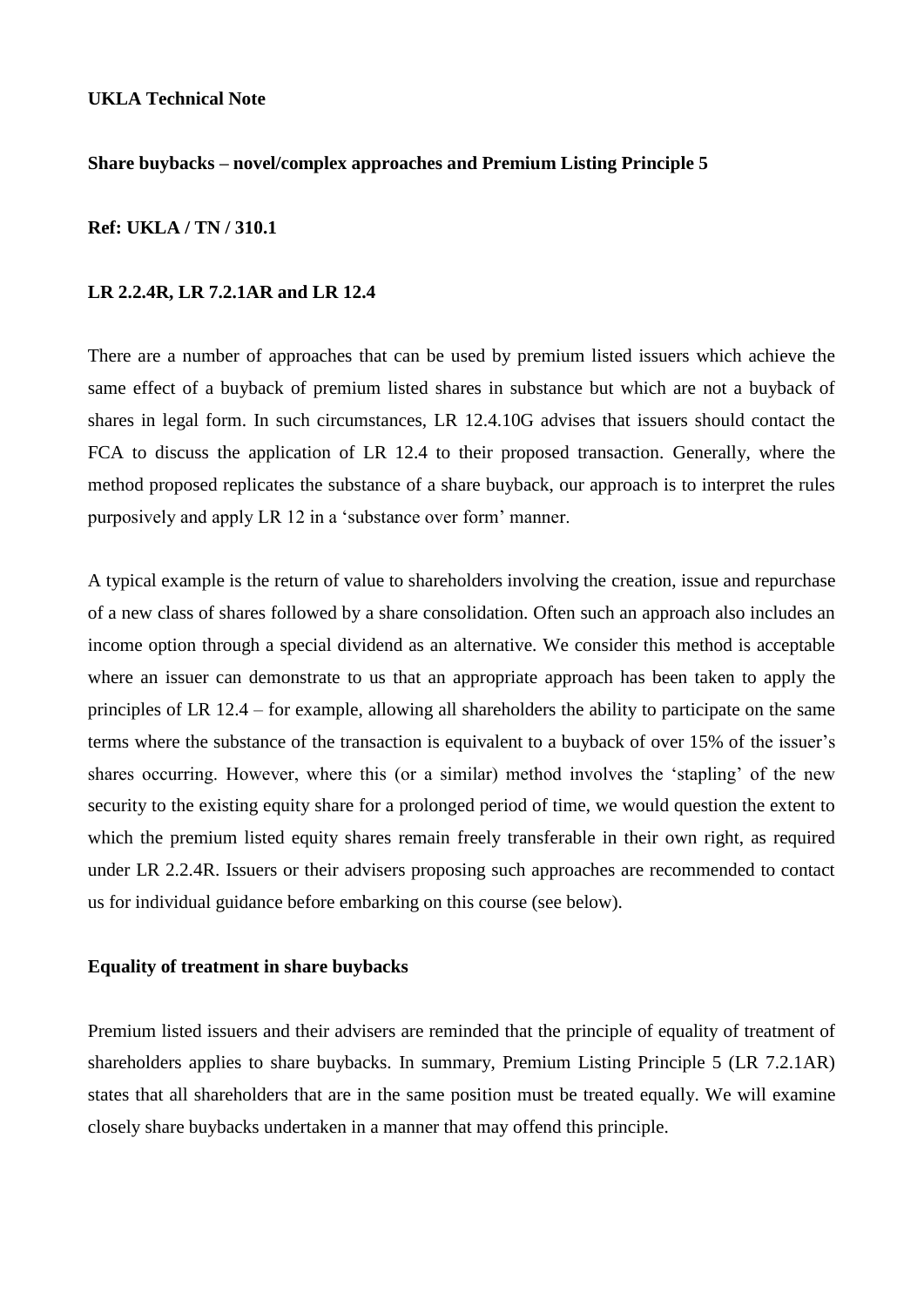Some examples of share buybacks that we consider as potentially offending this principle are those that seek to:

- offer different terms to different shareholders (or groups of shareholders) without apparent good reasona sound objective rationale for such shareholders to be viewed as being in a different position; and or
- exclude certain shareholders (or groups thereofof shareholders) on a basis that is without a sound objective rationale, for example the exclusion of shareholders in certain jurisdictions where it is not obvious that there is any sound reason to do so.

An example of a rationale that we would consider to be sound and objective would be where local laws or regulations in a particular jurisdiction may result in a significant risk of civil, regulatory or criminal exposure for the listed company if the buyback was conducted there. An example of a rationale that we would consider to be neither sound nor objective would be a buyback where shareholders in certain jurisdictions are excluded based on an apparent risk of such exposure but yet employees in the same jurisdiction have been included in the buyback and there is no basis for different treatment of employees/shareholders under the relevant local law or regulation. Similarly, an arbitrary size criterion for exclusion does not appear to present a sound objective rationale.

# **Contacting the FCA for individual guidance**

Please note that the examples given above regarding what the FCA would consider to be a sound objective rationale (or otherwise) are not an exhaustive list. Where issuers and their advisers have queries over the correct application of the Listing Rules to their specific circumstances, they are encouraged to contact the FCA for individual guidance.

The procedure for requesting individual guidance is set out in SUP 9 of the FCA Handbook.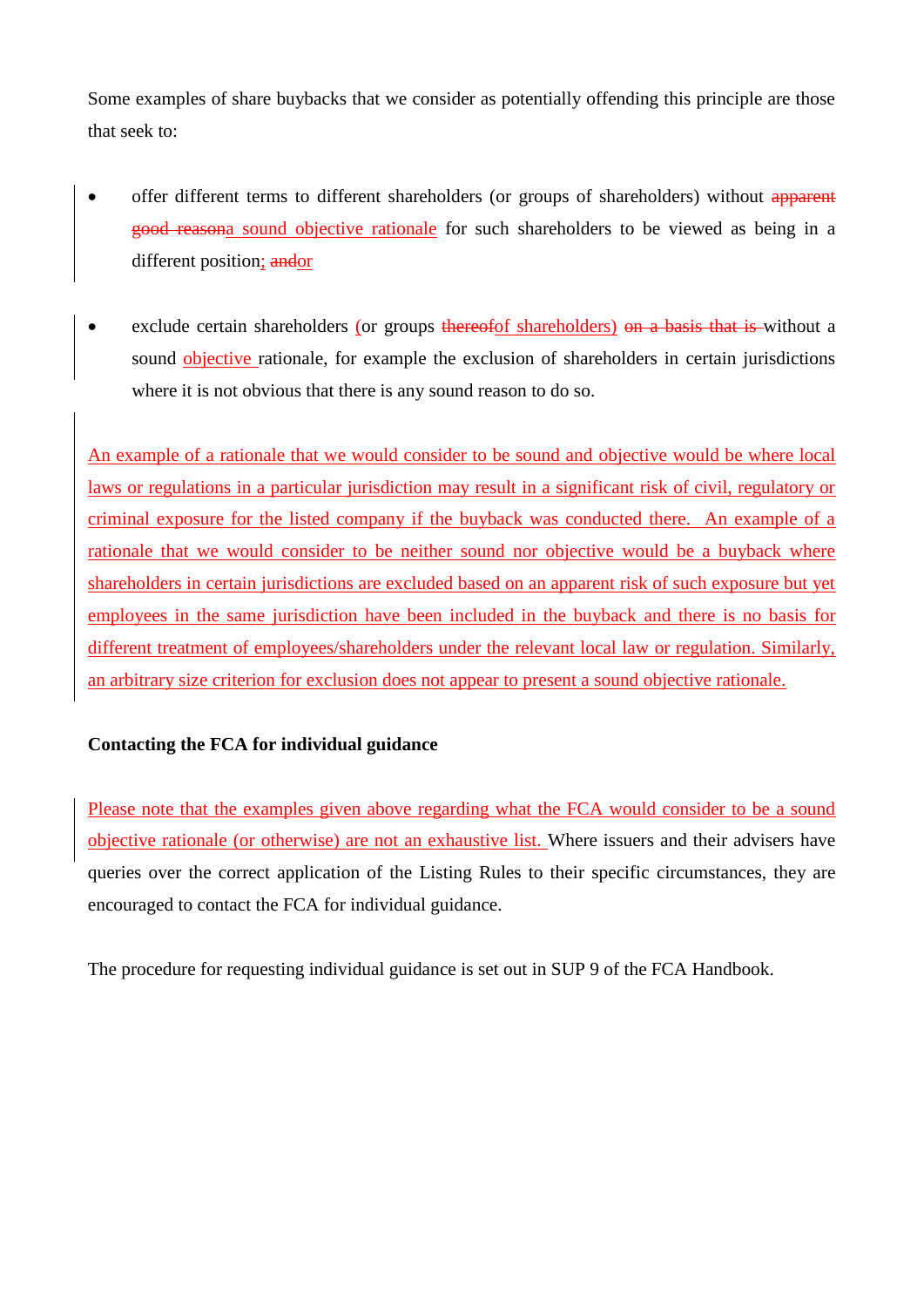**Disclosure of 'lock-up' agreements** 

# **Ref: UKLA / TN / 522.1**

# **LR 1.3.3R, PR Appendix 3 Annex 3 item 7.3 and DTR 1.3.4R**

Investors with a significant equity holding in a company may enter into lock-up agreements with their brokers for a certain period of time. This may occur at IPO or following a secondary market placing. Normally, investors who are party to such agreements are under an obligation to their broker not to sell their shareholding for a certain period of time, save in certain limited circumstances. However, on occasions, such commitments can also be waived, cancelled or modified before the end of the term of the lock-up agreement with the consent of the broker.

Listed companies themselves, both in respect of their own shares and as investors in other companies, can be subject to the obligations imposed by lock-up agreements and should consider their disclosure obligations in such circumstances. (Listed companies may, on occasion, also make disclosures on behalf of their significant investors.)

DTR 1.3.4R and LR 1.3.3R require, among other things, issuers to take reasonable care that information it notifies to a RIS or makes available through the FCA is 'not misleading, false or deceptive and does not omit anything likely to affect the import of the information'.

We would consider terms or conditions of a particular lock-up agreement which allow for a lock-up commitment to be modified, waived or cancelled by a party to the arrangement during the lock-up period to be relevant information within the scope of DTR 1.3.4R and LR 1.3.3R. Depending on the way the lock-up agreement is explained, the market may conclude, in the absence of such disclosure, that the relevant agreements are is irrevocable or unconditional. Therefore, we would expect listed companies to give consideration to the disclosure of these terms or conditionsprovide sufficient clarity on this point when information regarding lock-up agreements is being announced or published.

Similarly, for transactions to which the Prospectus Rules apply, such as IPOs, explicit disclosure requirements exist in respect of the share securities note in the prospectus in relation to lock-up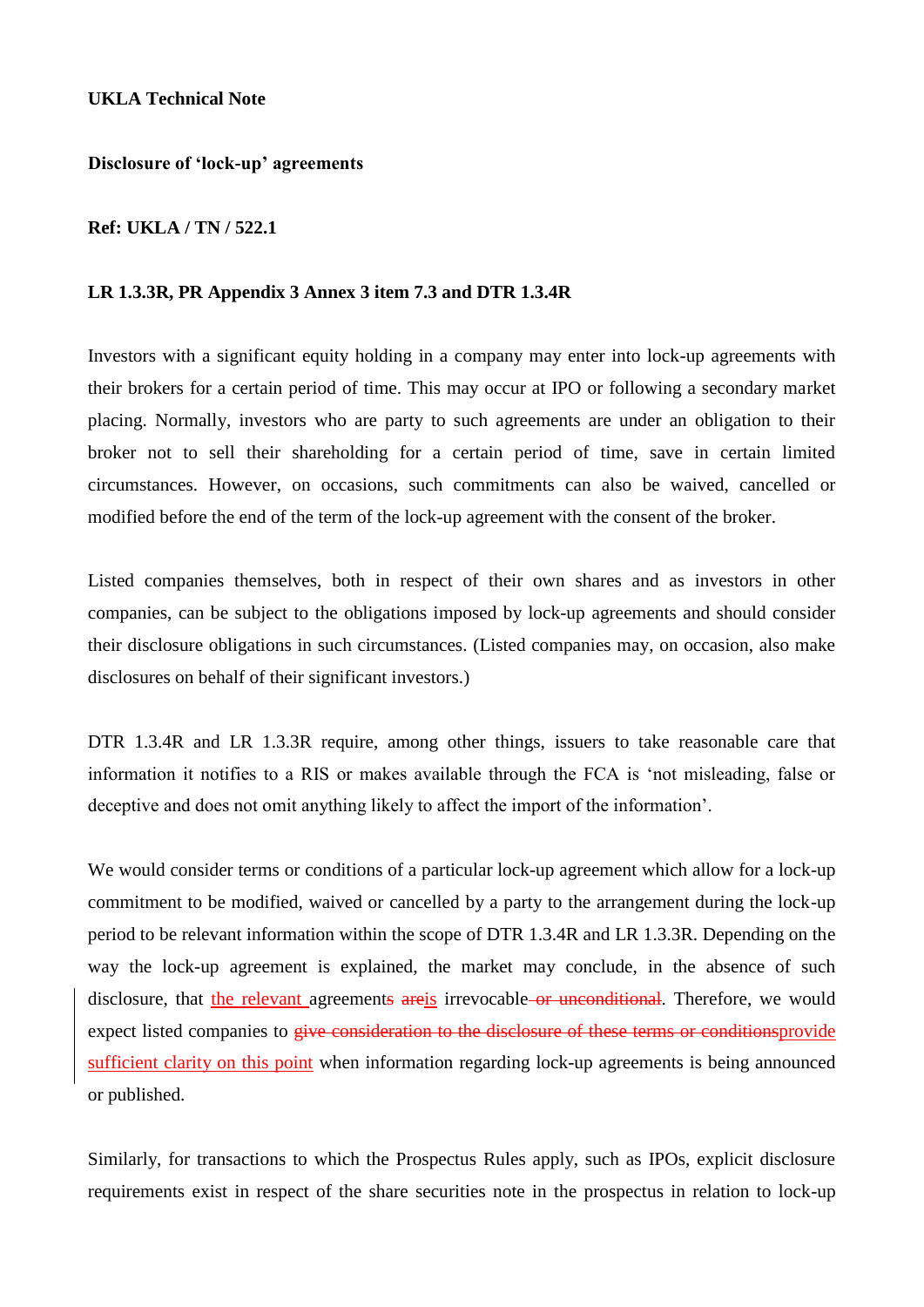agreements (item 7.3 of Annex 3 in Appendix 3 of the Prospectus Rules). This requirement specifically mandates disclosure of the 'content and exceptions of the agreement' and an 'indication of the period of the lock up'.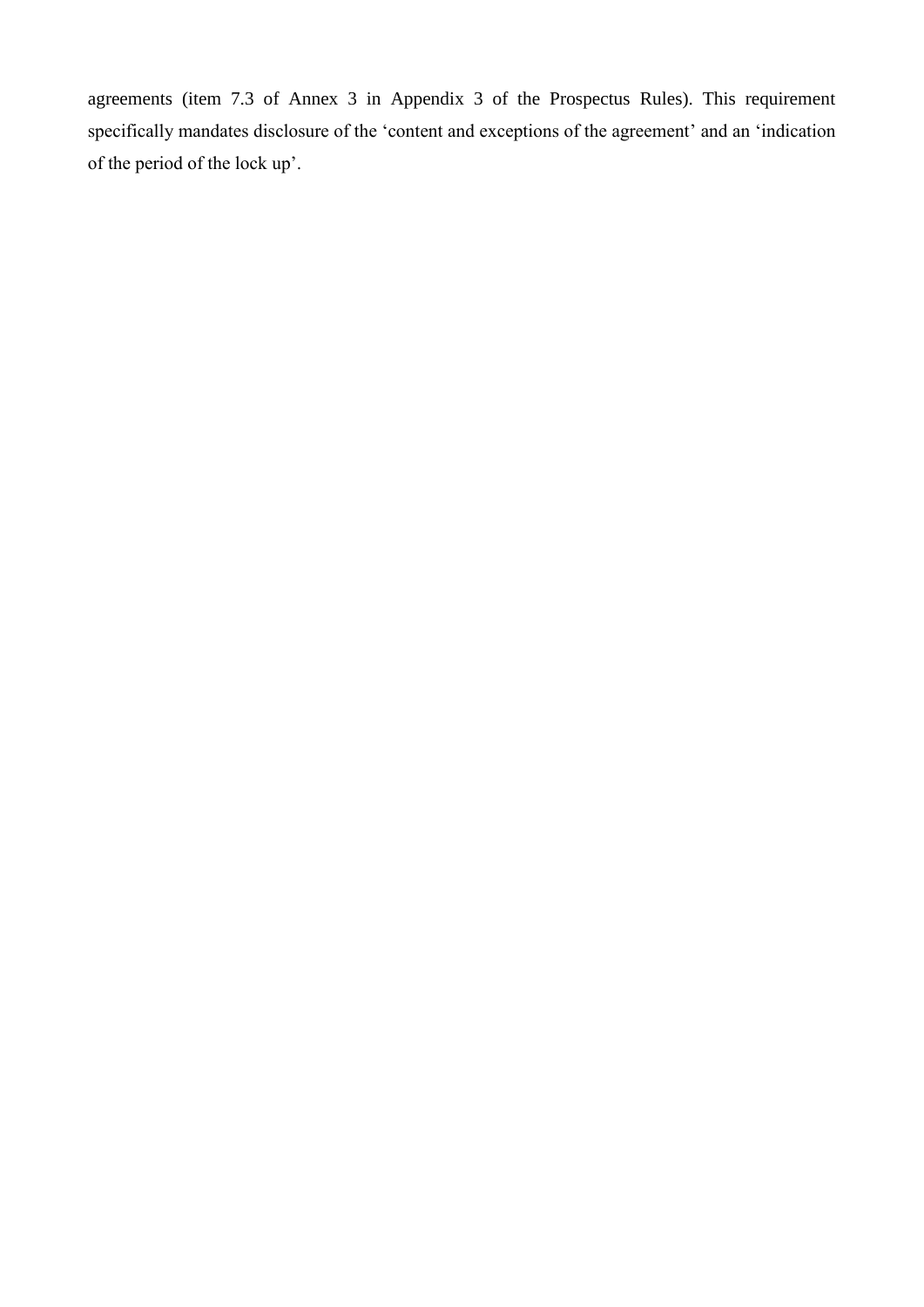# **Pro forma financial information**

# **Ref: UKLA / TN / 633.1**

# **LR 13.4.1R(5), PR 2.3.1, PR Appendix 3 and ESMA Q&A 50, 51 and 54**

Annex 1 item 20.2 of Appendix 3 of the Prospectus Rules requires, in the case of a **significant gross change**, a description of how the transaction might have affected the assets and liabilities and earnings of the issuer, had the transaction been undertaken at the commencement of the period being reported on or at the date reported.<sup>1</sup> The requirement will normally be satisfied by the inclusion of **pro forma financial information**, the presentation and content of which is set out in Annex 2 of PR Appendix 3.

### **What is a 'significant gross change'?**

<u>.</u>

Article 4a(6) and Recital 9 of the PD Regulation (reproduced at PR 2.3.1) define a significant gross change as a variation of more than 25%, relative to one or more indicators of the size of the issuer's business, in the situation of an issuer due to a particular transaction, with the exception of those situations where merger accounting is required. Accordingly, if a prospectus is prepared in connection with a class 1 transaction by a premium listed issuer, there is a significant gross change. Similarly, a prospectus for a standard listed (or unlisted) issuer to raise funds for an acquisition that would have been classified as class 1 if the issuer had been premium listed would need to address the significant gross change.

While a significant gross change could be directly related to the production of the prospectus, this is not necessarily the case.

A significant gross change may result from a transaction which is not, in itself, the subject of the prospectus.

<sup>&</sup>lt;sup>1</sup> Such requirement is also triggered by Annex 23 item 15.2 and Annex 25 item 20.2 of PR Appendix 3. For ease of reference, only Annex 1 item 20.2 will be mentioned for the purpose of discussion in this note.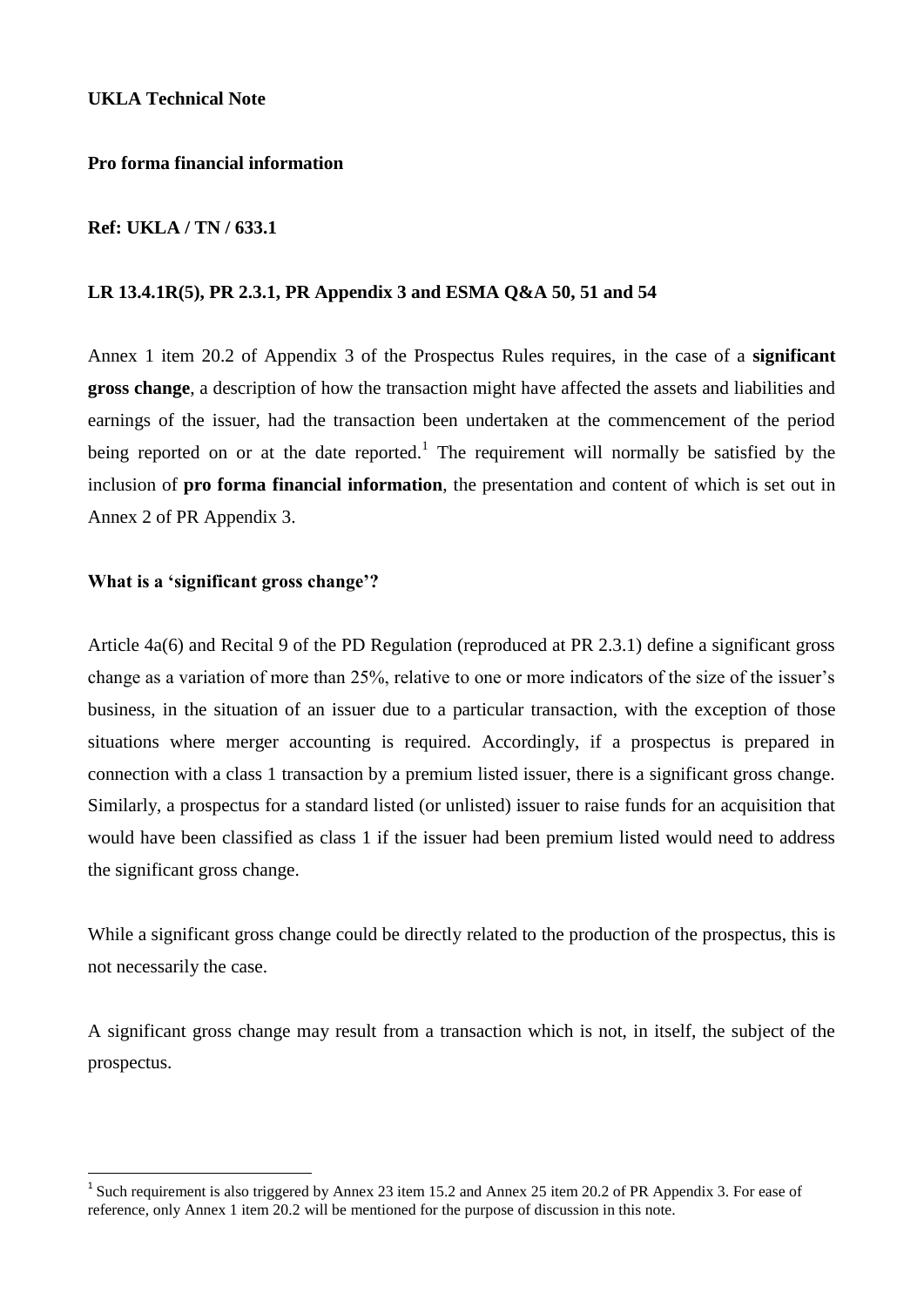A significant gross change transaction also covers situations where the transaction has not yet taken place but where the issuer has made a 'significant firm commitment' (ESMA Q&A 50 Aa). Despite the differing terminology, the effect of Article 4a(5) of the PD Regulation is that 'significant financial commitment' is the same thing as a 'significant firm commitment'.

We would consider that a pure fundraising transaction (eg, a large rights issue or an open offer that is not undertaken in connection with an acquisition) would not constitute a significant gross change transaction for the purposes of Annex 1 item 20.2. However, if a fundraising is undertaken in connection with an acquisition, the related acquisition might, depending on its size, constitute a significant gross change.

# **What is 'pro forma financial information'information does Annex 2 apply to?**

For the purposes of identifying information in a prospectus to which the requirements of Annex 2 must apply, put simply, Iit is any information represented by which includes a figure c in the followingwhich has been calculated by way of the formula '**a+b=c**' formula, where:

- **a** is the historical financial information;
- **b** is the hypothetical adjustment (typically a transaction or change, for balance sheet purposes, that had not happened as at the date of **a** or, for income statement purposes, during the full period covered by **a**); and
- **c** is the resultant pro forma **financial** information.

Financial information where no hypothetical adjustment has been made (eg where it has simply been prepared on a different basis from the audited financial information) is not considered as being pro forma financial information for the purposes of Annex 2.

# **The requirement for a pro forma profit and loss account**

Once a significant gross change has been identified, Annex 1 item 20.2 states that the prospectus must include:

*'… a description of how the transaction might have affected the assets and liabilities and earnings of the issuer, had the transaction been undertaken at the commencement of the period being reported on or at the date reported.*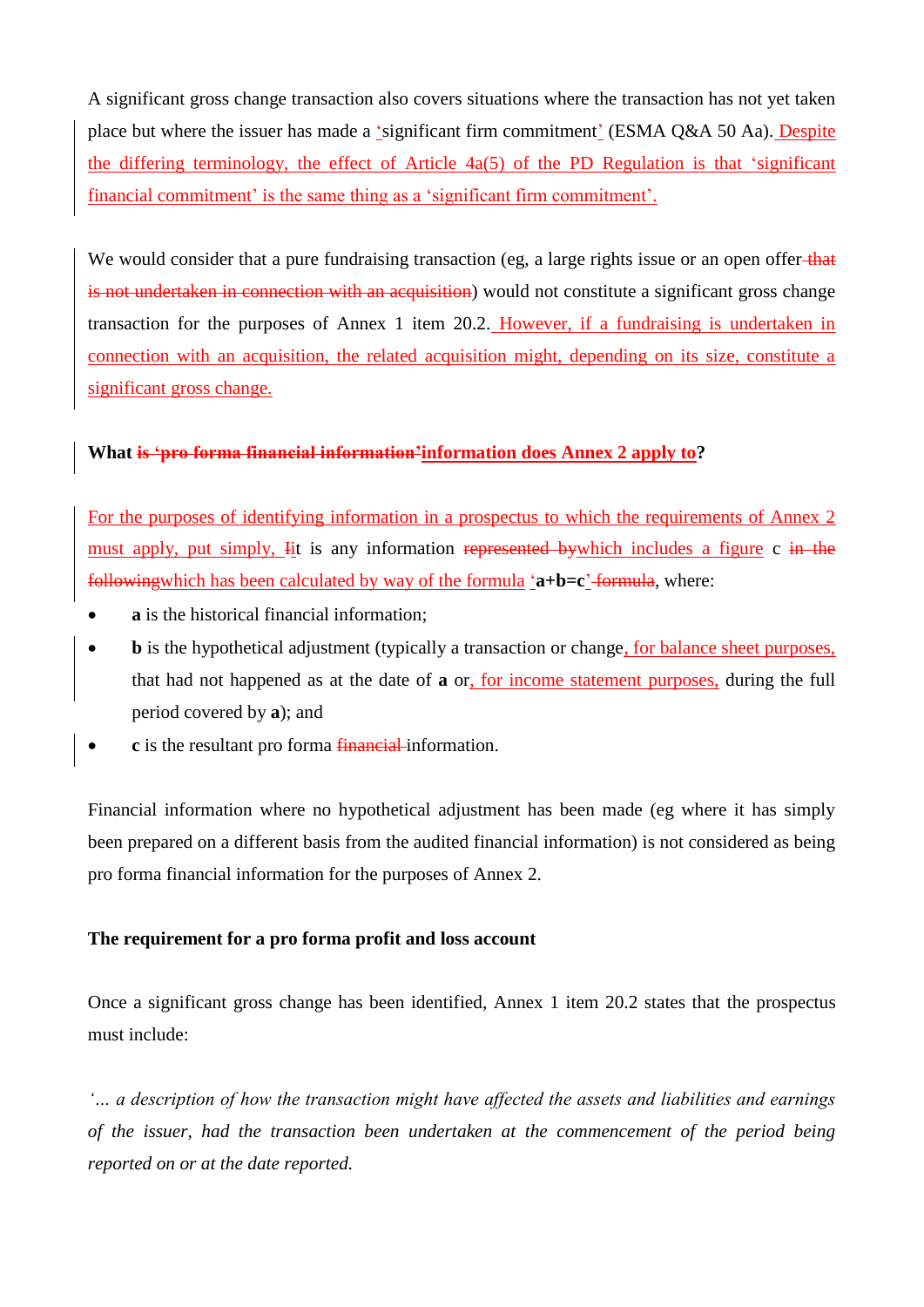*This requirement will normally be satisfied by the inclusion of pro forma financial information.'*

Annex 2 item 2 states that:

*'In order to present pro forma financial information, a balance sheet and profit and loss account, and accompanying explanatory notes, depending on the circumstances may be included.'*

We do not consider that Annex 2 should be regarded as mandating the production of any or all of these items of pro forma financial information, but rather as describing the way in which pro forma financial information should be presented and the information which must be included.

In ESMA Q&A 50 it is made clear that a narrative description of the impact on earnings or assets and liabilities will not *normally* be acceptable unless the inclusion of pro forma information:

- is not feasible (eg, if the issuer cannot gain access to the relevant information with reasonable effort, for example in a hostile takeover); or
- might not be a fair way to describe the effect of the transaction.

As such, we would expect a pro forma profit and loss account (P&L) to be presented in addition to a pro forma balance sheet and accompanying explanatory notes. In certain circumstances, a balance sheet and/or P&L may not be required if the impact of the significant gross change is already reflected in the issuer's published financial statements (as discussed further in ESMA Q&A 51).

# **'Voluntary' pro forma financial information – ie, where there is no significant gross change or where Annex 1 item 20.2 does not apply**

When an issuer includes a pro forma balance sheet in a prospectus but there has not been a significant gross change for the purposes of Annex 1 item 20.2 (for example, in the case of an IPO or a new top company, or for illustrative purposes to show how the proceeds of a rights issue will be allocatedto illustrate the proceeds of an offering to be received by the issuer), we consider that this is not subject to Annex 1 item 20.2 because we consider this to be voluntary pro forma financial information. Similarly, if Annex 1 item 20.2 does not apply to an issue (for example, in the case of an issue of debt securities) then we would also consider any pro forma balance sheet included in the prospectus as being voluntary pro forma financial information.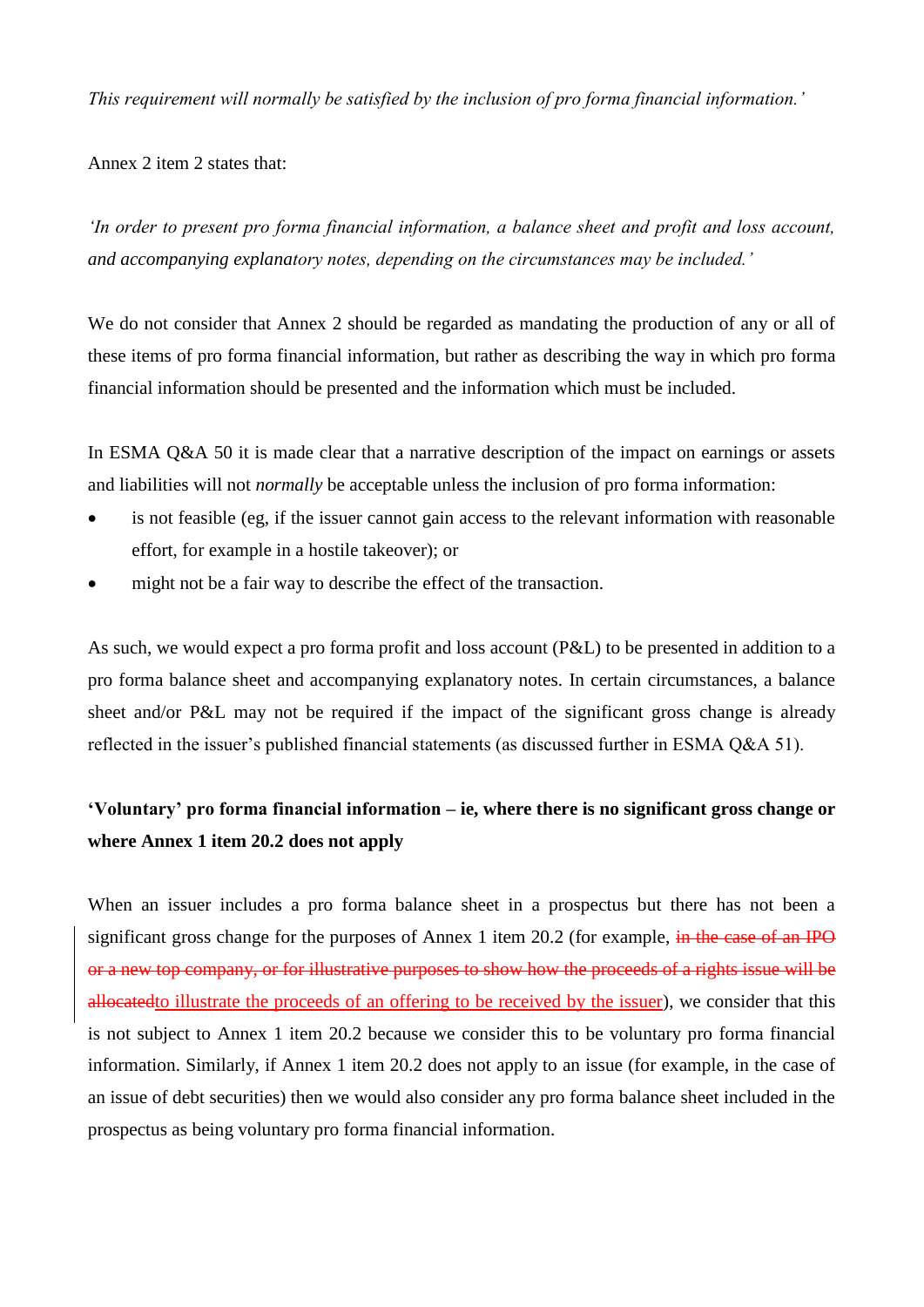We consider that this voluntary pro forma financial information would be subject only to the requirements of Annex 2 (as discussed in ESMA Q&A 54). Annex 1 dictates when an issuer must prepare pro forma financial information. Annex 2 explains how pro forma financial information should be presented and the information which must be included, whether as a consequence of being required by Annex 1 or due to being included voluntarily.

We consider that there is no requirement to include a pro forma P&L in circumstances where there is no significant gross change or where Annex 1 item 20.2 does not apply to the issuer.

However, for voluntary pro forma information presented by the issuer (regardless of whether it is a balance sheet or P&L), ESMA Q&A 54 requires such information to be prepared with the same level of care as when it is mandatory, and for it to be prepared and included in the prospectus following the requirements set out in Annex 2.

#### **Class 1 circulars – effect on LR 13.4.1R(5)**

For class 1 circulars, we consider that the requirement in LR 13.4.1R(5) is similar in approach to Annex 1 item 20.2.

Market practice for class 1 circulars has been to include a pro forma balance sheet and a narrative statement on earnings. Notwithstanding the revised approach taken by ESMA with regard to significant gross changes for prospectuses, we would not expect this practice to change for class 1 circulars. However, we would highlight that if a prospectus is being produced in connection with the same transaction then, in relation to the prospectus, Annex 1 item 20.2 will apply in full.

#### **Illustrative examples of pro forma P&L**

We illustrate below with two example cases. In both cases a prospectus subject to Annex 1 item 20.2 is being prepared in year N and one significant gross change has occurred which is not the trigger for the document (eg, the prospectus relates to a fundraising which is not, in itself, a significant gross change). The difference however is that in Case A the transaction resulting in the significant gross change is occurring in the financial year in which the prospectus is being prepared, whereas in Case B the transaction resulting in the significant gross change took place in the financial year prior to that in which the prospectus is being prepared.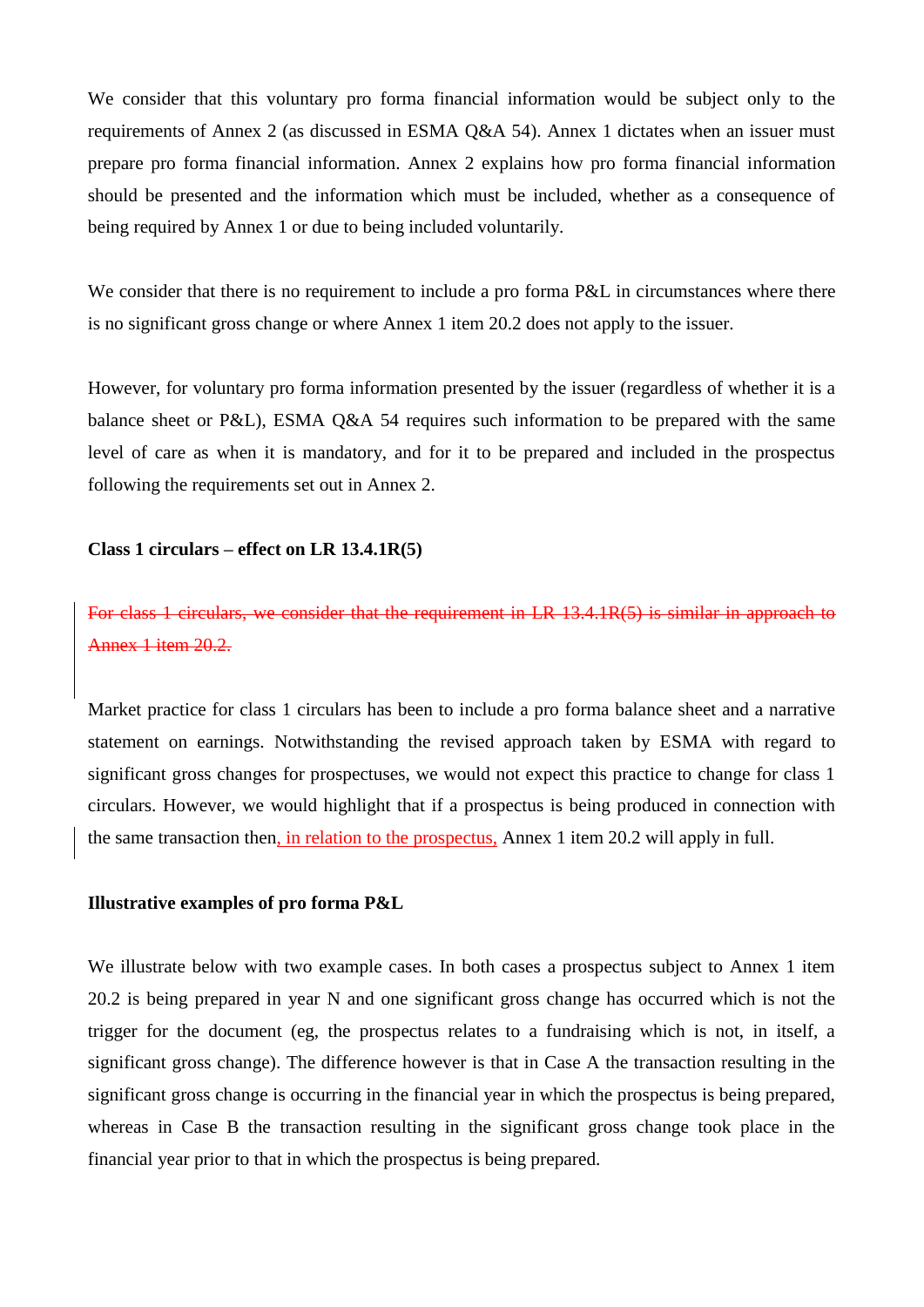

In Case A, a pro forma P&L for the period ended 31 December N-1 would be required as if the transaction had happened on 1 January N-1, ie, the commencement of the period being reported, to reflect its impact on earnings for the full period. A pro forma balance sheet as at 31 December N-1 is also required to reflect the impact on assets and liabilities from the transaction at that date.



In Case B, a pro forma P&L for the period ended 31 December N-1 would be required as if the transaction had happened on 1 January N-1 as its impact on earnings has not been reflected for the full period. A pro forma balance sheet is not required as the impact on assets and liabilities from the transaction would have already been reflected in the balance sheet of the most recent completed financial statements (as at 31 December N-1).

#### **The preparation of a pro forma P&L**

As income statement information spans a period of time, a pro forma P&L needs to demonstrate the impact on earnings since the beginning of the financial period, whereas a pro forma balance sheet only needs to demonstrate the impact on assets and liabilities at the end of the financial period. Therefore, the preparation of a pro forma P&L can often be more complicated than that of a pro forma balance sheet.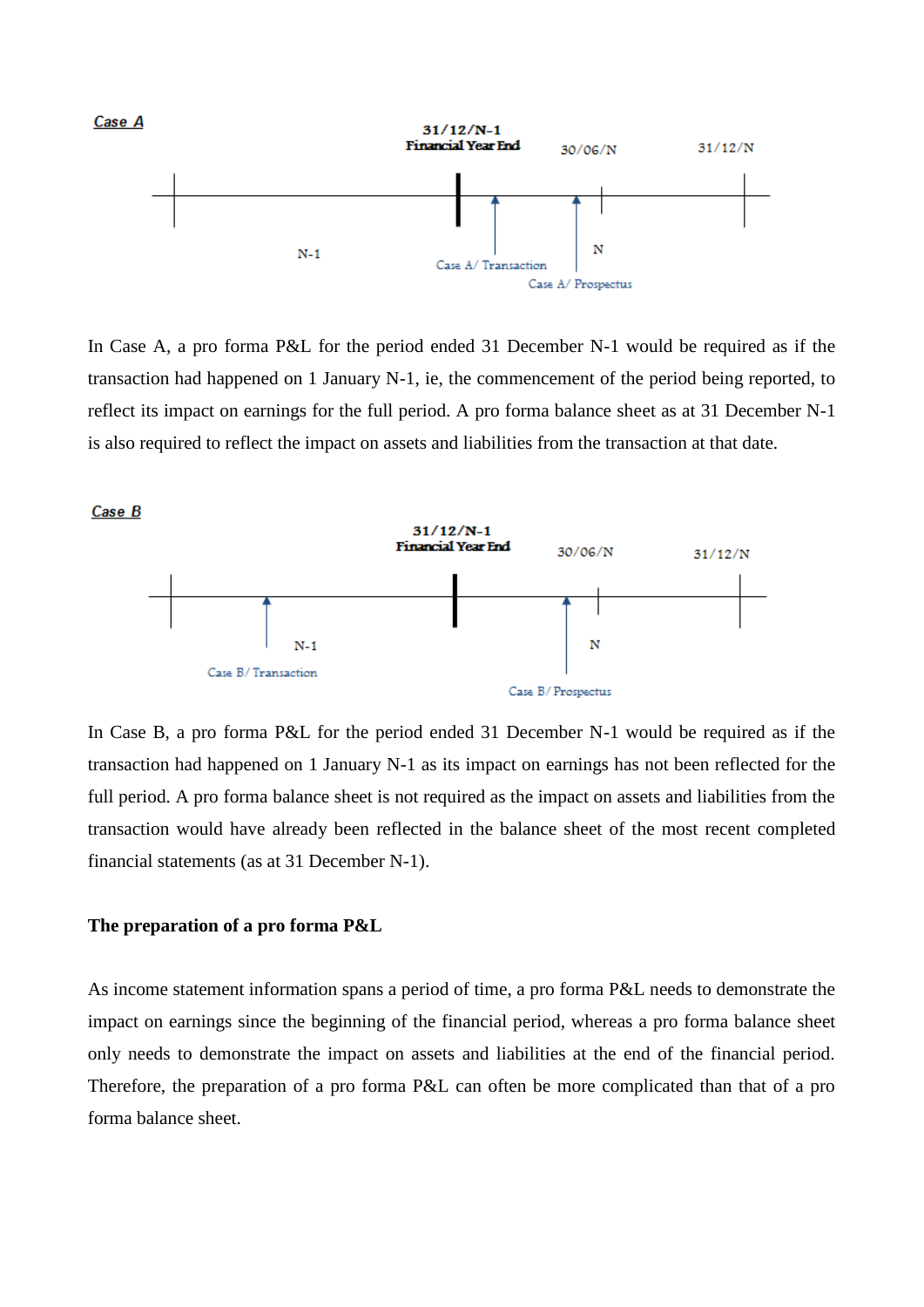In a O&A format below, we address a number of issues that might be encountered in the preparation of a pro forma P&L.

# *1. Should source financial information always appear in the prospectus?*

Annex 2 item 3 states: 'The sources of the pro forma financial information have to be stated and, if applicable, the financial statements of the acquired businesses or entities must be included in the prospectus.'

Therefore, if the acquired business has published financial statements then they will be required to be included in the document. In many cases the financial statements of the acquired business will already be part of the prospectus, having been included as a result of the complex financial history requirements as set out in Article 4a of the PD Regulation (reproduced in PR 2.3.1) or will otherwise be available, for example as part of the class 1 circular disclosures made by a premium listed company.

Where there are no such financial statements that could be included in the prospectus then the "if applicable" test within Annex 2 item 3 would not be satisfied. This test should not be regarded as imposing a further requirement for the production of financial statements.

*2. Does the source financial information need to be audited?*

There is no requirement resulting from Annex 2 itself for the source financial information to be audited.

However, as noted above it is likely that, in certain situations where there has been a significant gross change, an issuer will alsohave audited financial information available, for example as a result of the need to include additional financial information to meet the complex financial history requirements as set out in PR 2.3.1 Article 4a of the PD Regulation (reproduced in PR 2.3.1). In particular, depending on the size of the acquired entity, the presence of audited source financial information for an adjustment may be sufficient to address the complex financial information requirements.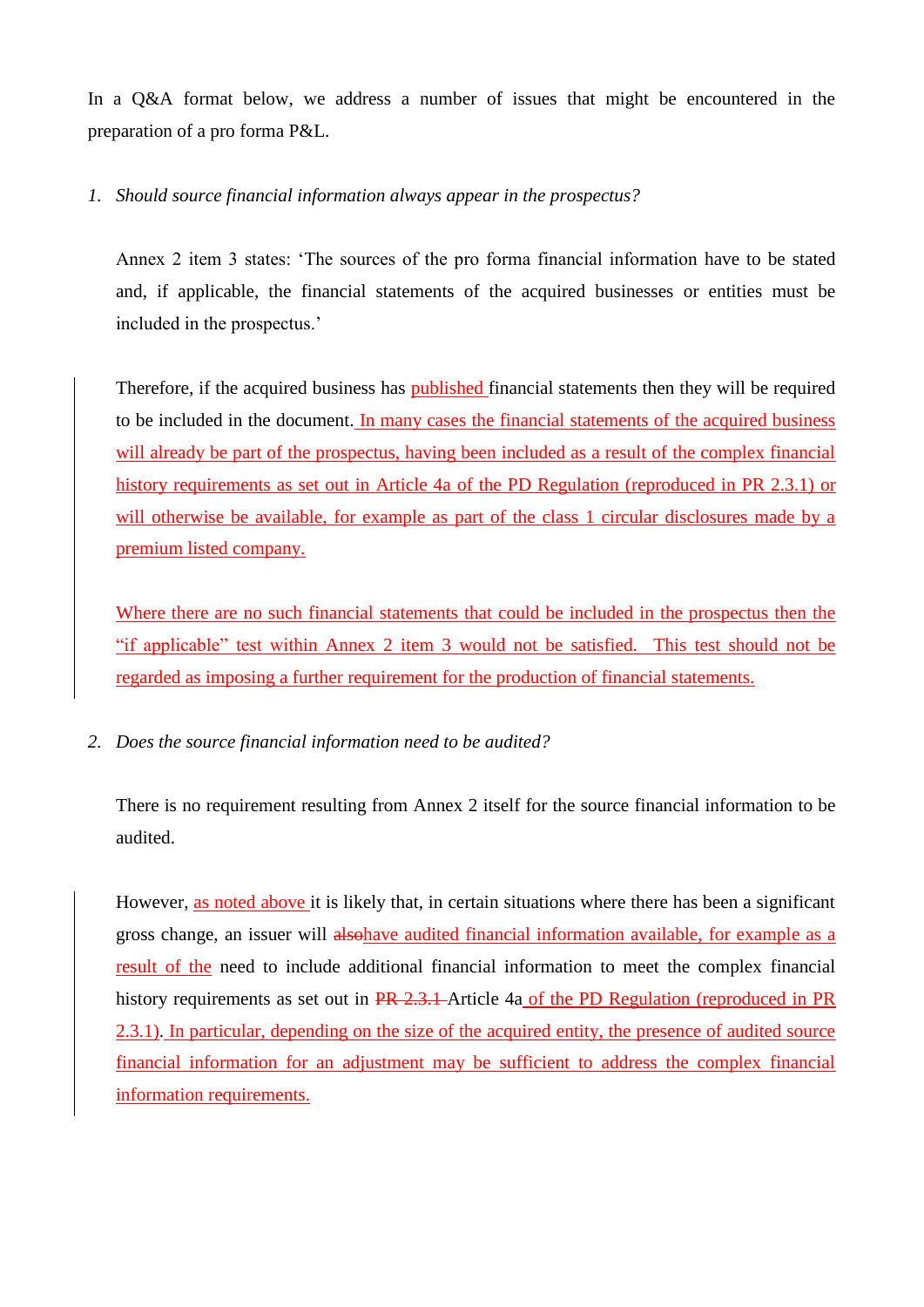For example, in Case A above, where the 'significant gross change' transaction also occurred in year N, the complex financial history requirements could result in the inclusion of audited financial statements of the target(s) for year N-1 in the prospectus.

*3. If the target has no financial statements, would they need to be prepared specifically for the document?* 

If financial statements are not available, we would accept the pro forma adjustments being sourced from unaudited financial information on the target(s), such as management accounts. We do not envisage requiring the production of financial statements purely for the purposes of the pro forma financial information.

It should be noted that, depending on size of the transaction, audited financial information may still need to be included in the prospectus for this period under the complex financial history provisions as discussed in 2, above.

# *4. What approach is best for a transaction which occursmay be taken in presenting a pro forma P&L for an acquisition that occurred in year N-1?*

For acquisitions such as Case B above, where the target's historical financial information was partially consolidated in the issuer's latest annual accounts, we consider that two alternative approaches could be used to demonstrate the impact on earnings.

Both approaches assume that the issuer's historical consolidated financial information (including the partially consolidated target information) is presented as the unadjusted information in the first column of the pro forma P&L.

We consider that the pro forma P&L could be prepared by:

- (i) subtracting the partially consolidated target financial information and then adding the target's latest full year financial information to those of the issuer through separate adjustment columns of the pro forma P&L or
- (ii) presenting the target financial information only for the pre-acquisition period in the adjustment column.

We would accept both approaches.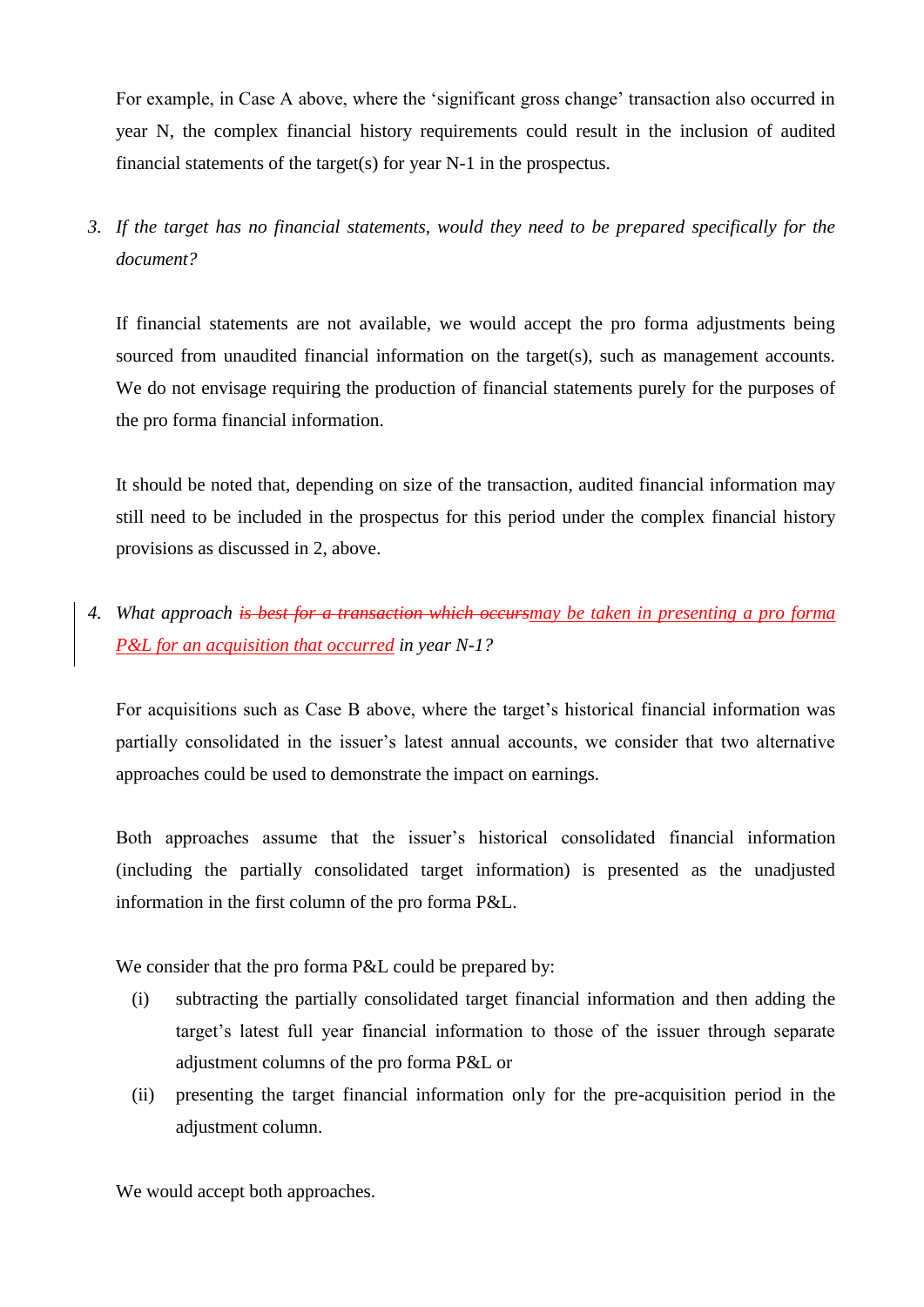*5. Can the accounting exercise of purchase price allocations (PPAs) be viewed as 'factually supportable' and included as pro forma adjustments? Can synergy benefits be viewed as 'factually supportable' and included as pro forma adjustments?*

The accounting exercise of purchase price allocation to intangible fixed assets at fair value and the subsequent amortisation or impairment of those intangible assets very often requires a degree of judgement and the use of assumptions.

We consider that PPAs are 'factually supportable' as required by Annex 2 item 6(c) and would expect to allow these as pro forma adjustments if the issuer:

- sets out in the explanatory notes as transparently as possible the basis adopted in making the PPAs;
- specifies any assumptions used; and
- where relevant, quotes the any relevant supporting evidence, such as the Sale and Purchase Agreement.

Where a PPA is preliminary, we expect issuers to disclose this fact together with what events are expected to occur to complete the exercise and the potential impact of any re-allocation.

# *6. Can synergy benefits be included as pro forma adjustments?*

By contrast, we consider that synergy benefits are not sufficiently certain and are dependent on future actions of management of the enlarged group after completion of the transaction. We consider that synergy benefits are not 'factually supportable'directly attributable to the transaction, as required by Annex 2 item  $6(eb)$ , and that accordingly they should not constitute pro forma adjustments.

*6.7. What is the time period that needs to be covered by pro forma financial information, in particular, would a six-month pro forma P&L be acceptable?*

ESMA stated through Q&A 51 that a period of six months is generally sufficient to describe how the transaction might have affected the earnings of the issuer. However, there may be situations where the time period should be longer, for example where the issuer's business is